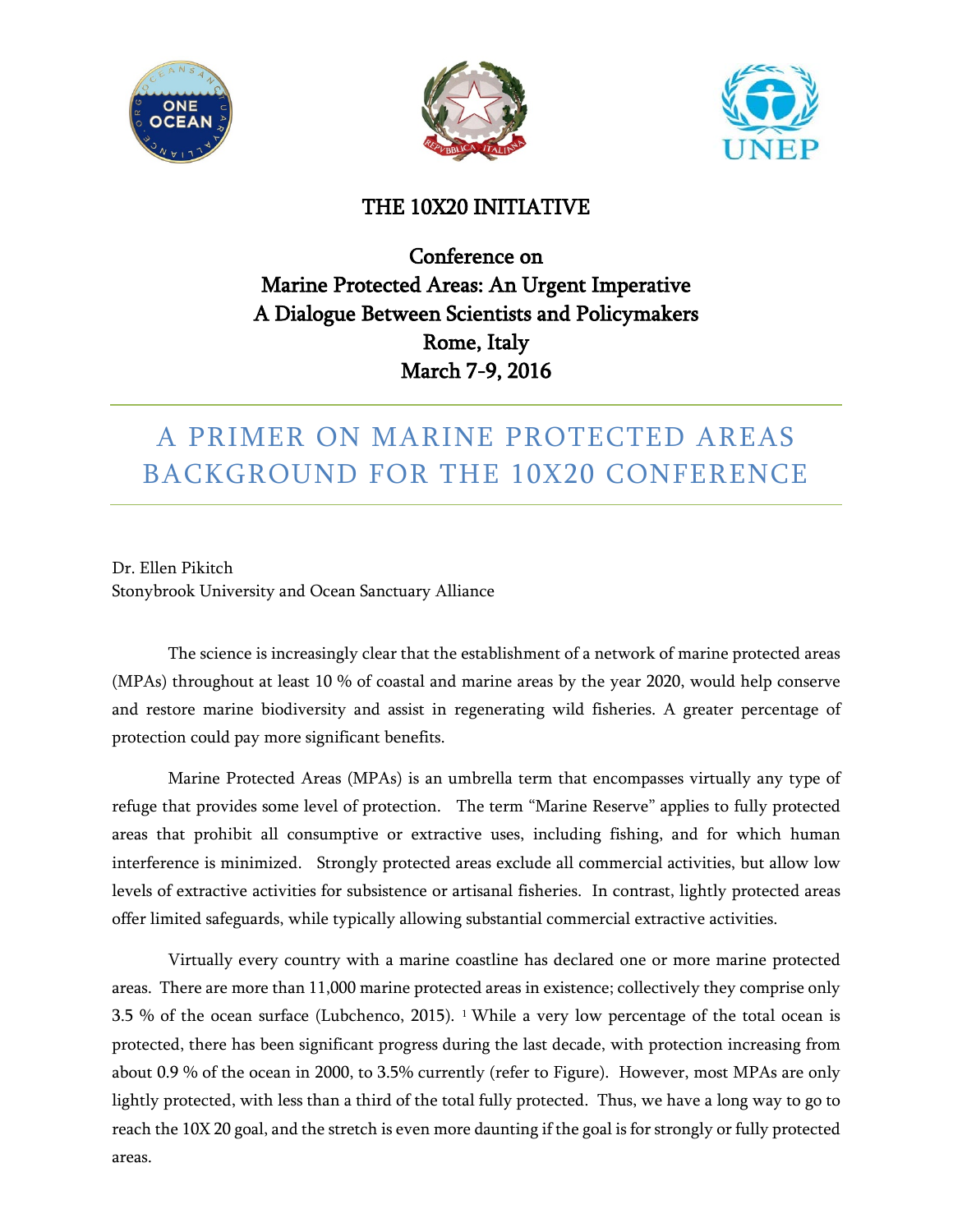

MPAs conserve biodiversity, enhance resilience, enhance fisheries, and act as an insurance policy if other types of fisheries management do not work. They protect and restore endangered species and ecosystems. They are sites for education and research. They can attract tourists and provide alternative livelihoods for communities. The reserves are capable of bringing back life and restoring key processes like water purification and carbon capture. In addition, they play a significant role in protecting and bringing back the large old fish that have always been the engines of reproduction and population replenishment. Animals that live longer are capable of producing more progeny. Reserves can bring them back; conventional fisheries management will not. The more larval and adult offspring there are, the farther afield they will travel, promoting fisheries and building resilience over large areas.

Existing MPAs are within national jurisdictions, leaving some 58 percent of the ocean, the high seas, without any permanent protection. Extending MPA protection to the high seas could bring significant benefits to the goal of increasing biodiversity (White et al, [2](#page-5-1)014).<sup>2</sup>

MPAs have been established throughout the world's oceans, according to data from the MPAtlas, presented at a March 5, 2015, conference in New York, One Ocean: Achieving Sustainability through Sanctuaries.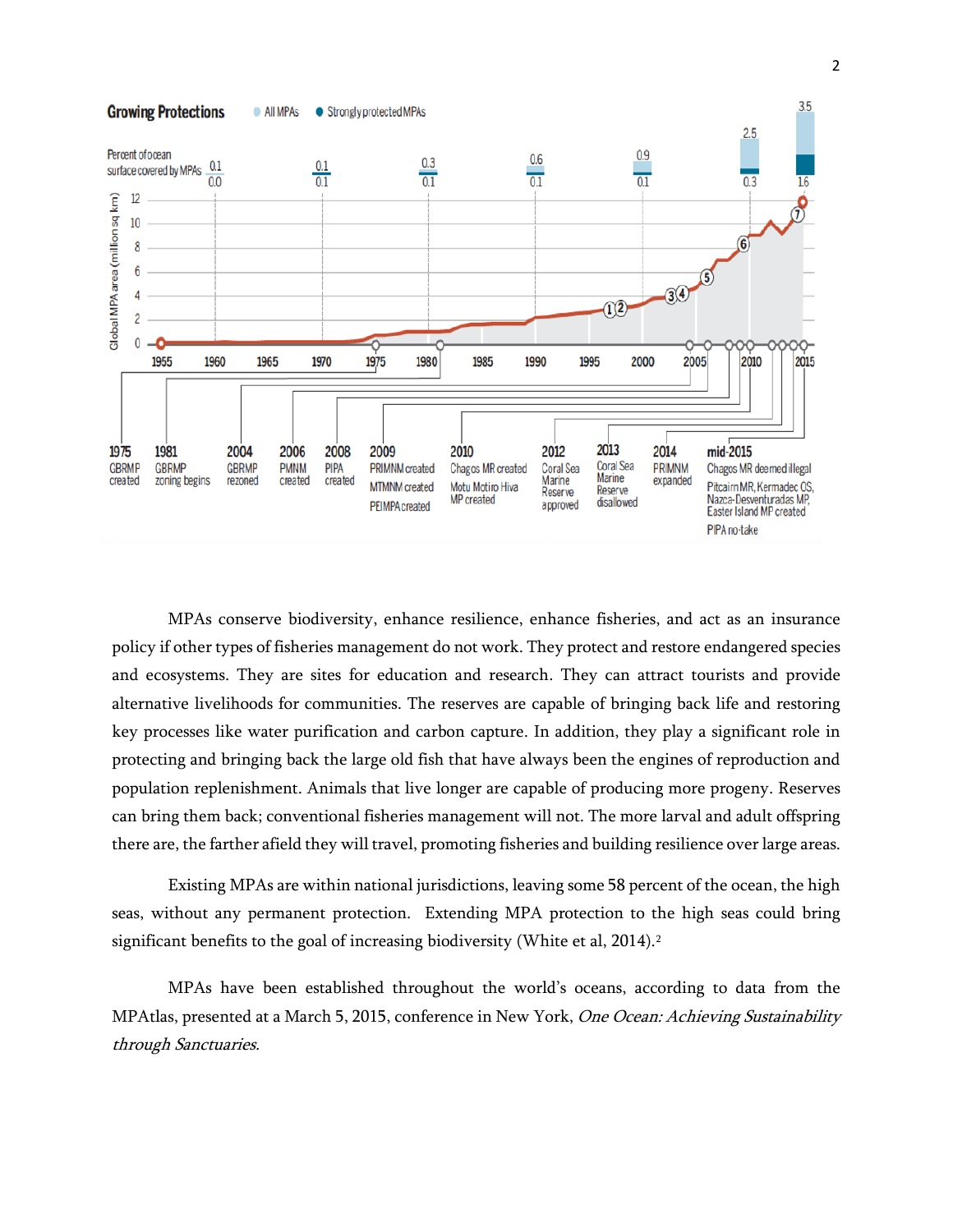

MPA's are widely distributed throughout the globe (see Figure 2). As of October 16, 2015 six countries stood out as having the largest proportions of their EEZ's in strongly or fully protected marine reserves. These were: Chile (25.3%), United Kingdom (21.9%), United States (15.5%), New Zealand (15.2%), Kiribati (11.9%) and Australia (1.9%) ( Lubchenco and Grorud-Colvert (2015). [3](#page-5-2) In late October, 2015, Palau approved the creation of a fully protected marine reserve constituting 80% of it's EEZ, bringing Palau to the top of the list in terms of percentage coverage.

The vast majority of strongly or fully protected marine reserves are in remote areas, which has benefits for biodiversity conservation, but which limits their usefulness in bolstering fish production (subsistence, artisanal and commercial) in areas close to human population centers.

Studies indicate that the greater the level of protection, the greater the benefits. A study of 87 MPAs showed that the level of protection increased exponentially with the presence of 5 key factors (Edgar et al, 201[4](#page-5-3)).<sup>4</sup> The key characteristics that increase MPA effectiveness are:

- 1) no take (ie. fully protected),
- 2) well enforced,
- 3) that they be old,
- 4) large, and
- 5) isolated.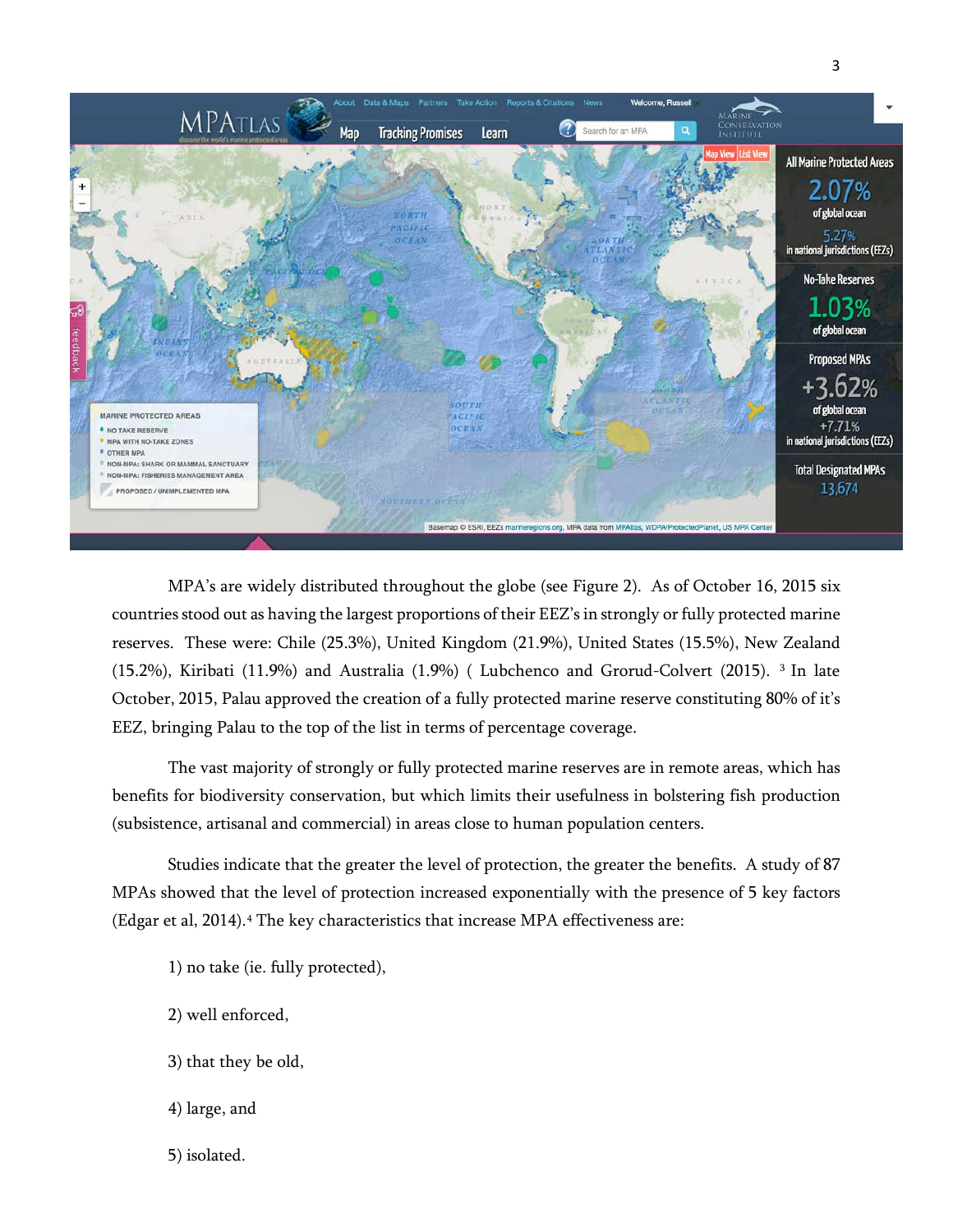Even MPA's that fall short of these ideal characteristics can show substantial benefits. The Leigh Marine Reserve, established in 1975 in New Zealand, is one of the oldest reserves on the planet. Biodiversity rapidly increased when the reserve was established and densities of lobsters remain 10 times higher within the reserve than outside (Kelly and McDermott, 2003].<sup>[5](#page-5-4)</sup> The reserve also had more healthy kelp forests and fewer urchins than under earlier conditions (Shears and Babcock, 2002).<sup>[6](#page-5-5)</sup>

Following the establishment of an MPA the typical increase in both growth and numbers of fish can be between three to five times within a decade for previously fished species. A reserve in Cabo Pulmo, Mexico, saw an 11 times increase in top predator biomass in 10 years. Animals can spillover from refuges into adjacent fisheries, promoting fisheries and building resilience over large areas.

### How long does it take for the benefits of MPA's to be realized?

While an increase in the number and size of fish can be seen within a few years, it may take decades for full benefits to be realized. Returns on investment in protection are proportional to the size of the investment. The greater the size and the level of protection length of time, the greater the benefits achieved (Lester et al, 2009).<sup>[7](#page-5-6)</sup>

Because of the lag time between MPA establishment and the realization of benefits, there is often a significant transition cost. The transition period must be financed, and ongoing resources for management and monitoring may be needed, especially in poor or developing countries. It is necessary for governments and donors to mitigate the full impacts of these transition costs to their communities.

New research shows that MPAs make good economic sense over the long term. A 2015 study estimated that the total ecosystem service benefits of achieving 10 per cent coverage of MPAs (the SDG 14, Target 5) are estimated to be \$622-923 billion between 2015 and 2050. If there was 30 per cent coverage, the benefits range from \$719 billion to \$1,145 billion over the same period. The economic rates of return range between 9 per cent and 24 per cent. These high rates of return indicate a strong economic case for investment in expanding global coverage of MPAs, in terms of net benefits from increased provision of important ecosystem goods and services. The analysis showed benefits even accounting for the lost fishing opportunities (Brander et al, 2015). [8](#page-5-7)

 Social scientists have also been studying the impacts of MPAs on communities and fisheries, setting the stage for an evolving field of marine reserve science, addressing the questions of how the people and the existing political structures can accommodate MPAs (Gaines et al, 2010). [9](#page-5-8) The establishment of MPAs offers opportunities to revitalize the relationships between communities and stakeholders. Stakeholder involvement in the process is essential to the outcome. Participants must consider not only their objectives, but also the ecology and the goals of the MPA. An excellent plan must be coupled with governance that can and will carry out the plan. Some fishery management programs are making changes outside the marine reserves to achieve more sustainable fisheries.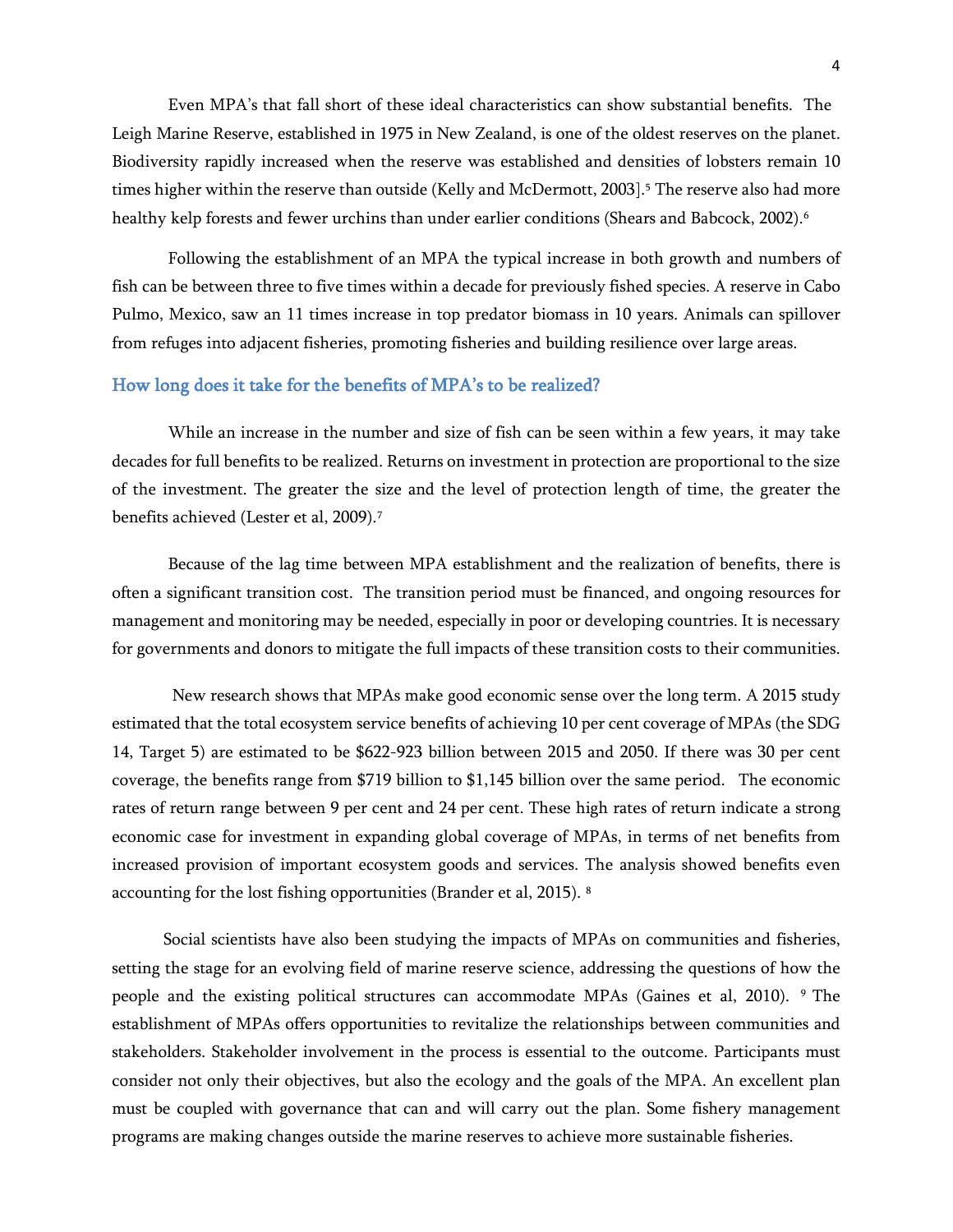Since the establishment of the first marine reserves in the 1970s, scientists are finding that fully protected MPAs, with strong enforcement, almost always achieve their primary goal of significant ecological gains, including more species, more of them, and in larger sizes. Networks of reserves that extend from shallow into deeper waters can protect more biodiversity, since many species move among habitats during their life cycles. These connected networks can protect species while allowing some extractive use between reserves (Grorud-Colvert et al. 2014).<sup>[10](#page-5-9)</sup>

A key concept of the philosophy of MPAs is that they should represent a diverse selection of habitats. Plans must be crafted within existing governance arrangements, fishery resources, and with ecological considerations such as larval dispersion. There must be a plan to sustain fishers while stocks are rebuilding. MPAs should not be an end in themselves, but a means of achieving objectives.

The establishment of MPAs also recognizes there are other values besides fishing. These include biodiversity conservation, maintaining ecosystem integrity, tourism; wild oceans/parks, and the scientific knowledge that comes from monitoring control sites. Globally, more than 98% of the ocean is open to fishing. Yet, the importance of non-fishing objectives is growing. In some cases the value of leaving fish in the water exceeds that of extracting them. Manta rays, for example, generate \$15,000,000 in ecotourism, while their fished value is \$442,00 (O'Malley et al, 2013). Both biodiversity conservation and sustained fisheries are very high priorities. The Belize Barrier Reef is a World Heritage Site, because of its high biodiversity. Every MPA is zoned to include a managed fishing zone to provide adjacent community benefits.

#### The Challenges Ahead

The best plans, the best intentions, and the best governance are not sufficient. There must be enforcement, observation, policing, prosecution of violators, and heavy fines. High tech solutions are needed, such as satellite monitoring that may be more cost effective than the old – patrol and apprehend methods. We must harness technologies created for military purposes for the enforcement of MPA laws.

Monitoring is also crucial. We need to be able to measure progress (or lack thereof) so that we know the impact we're having and have the opportunity to make adjustments.

There are also financial obstacles to creating MPAs. For MPAs to realize their full benefits, there needs to be a plan for them to become financially self-sustaining over time. MPAs can be attractive to tourists, and a portion of fishing revenues can support MPA activities. Blue carbon is another possibility and other innovative ideas are being discussed.

The science has documented the benefits that can come from MPAs. The best practices to optimize success have been identified. The challenge in making  $10 \times 20$  a reality will be in the